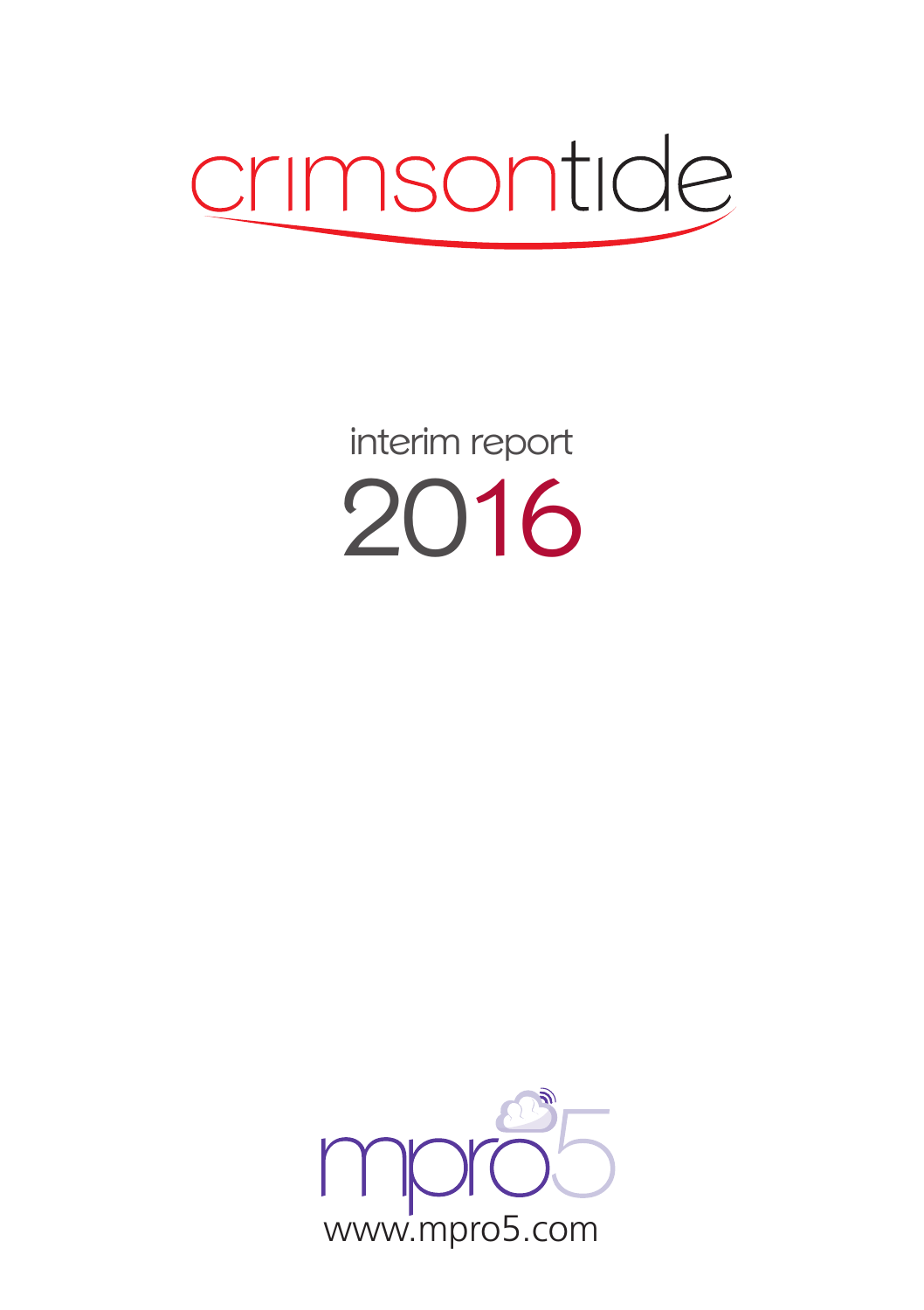rimson Tide is a leading service provider of mobile data solutions and software for business. The company is listed on the AIM market of The London Stock Exchange with offices in the UK and Ireland C

Our values are Partnership, Dynamism and Teamwork.

Crimson Tide's mpro solutions are used in a wide range of environments, from blue chip organisations to high street stores to landmark buildings. Our healthcare solutions are used for nurse, patient and drug management and our vehicle based solutions monitor the delivery of newspapers and vegetable oils.

Crimson Tide supplies all of the software and hardware required for its mpro solutions on a subscription basis, there is no need for the customer to commit up front capital and our services show immediate Return On Investment. Contracts are typically of 36 month duration and the Company's subscriber book continues to grow.

> **www.crimsontide.co.uk www.mpro5.com**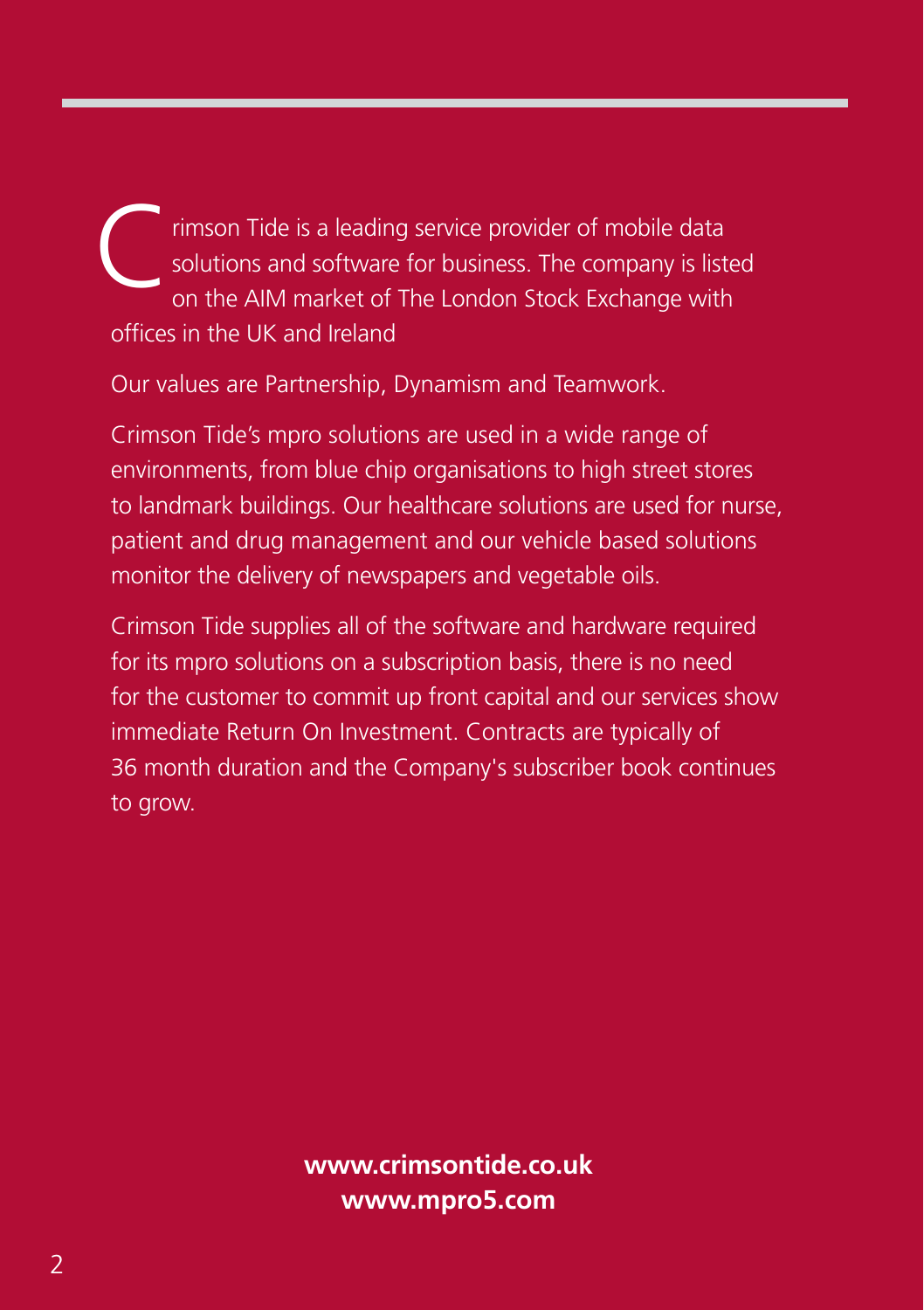

# **INTERIM RESULTS FOR THE SIX MONTHS ENDED 30 JUNE 2016**

- **• Profit Before Tax doubled to £122k (1H 2015: £60k);**
- **• Revenues 25% up on 1H 2015 (£845k vs. £673k)**
- **• More significant customers added**
- **• Balance Sheet reconstruction completed**

**Barrie Whipp, Executive Chairman, commented;**

> We have continued to build and grow mpro5 into, in our opinion, the leading full service mobility service for organisations.We are expanding our team and our footprint and commencing an investment programme for further growth, both in our existing markets and overseas.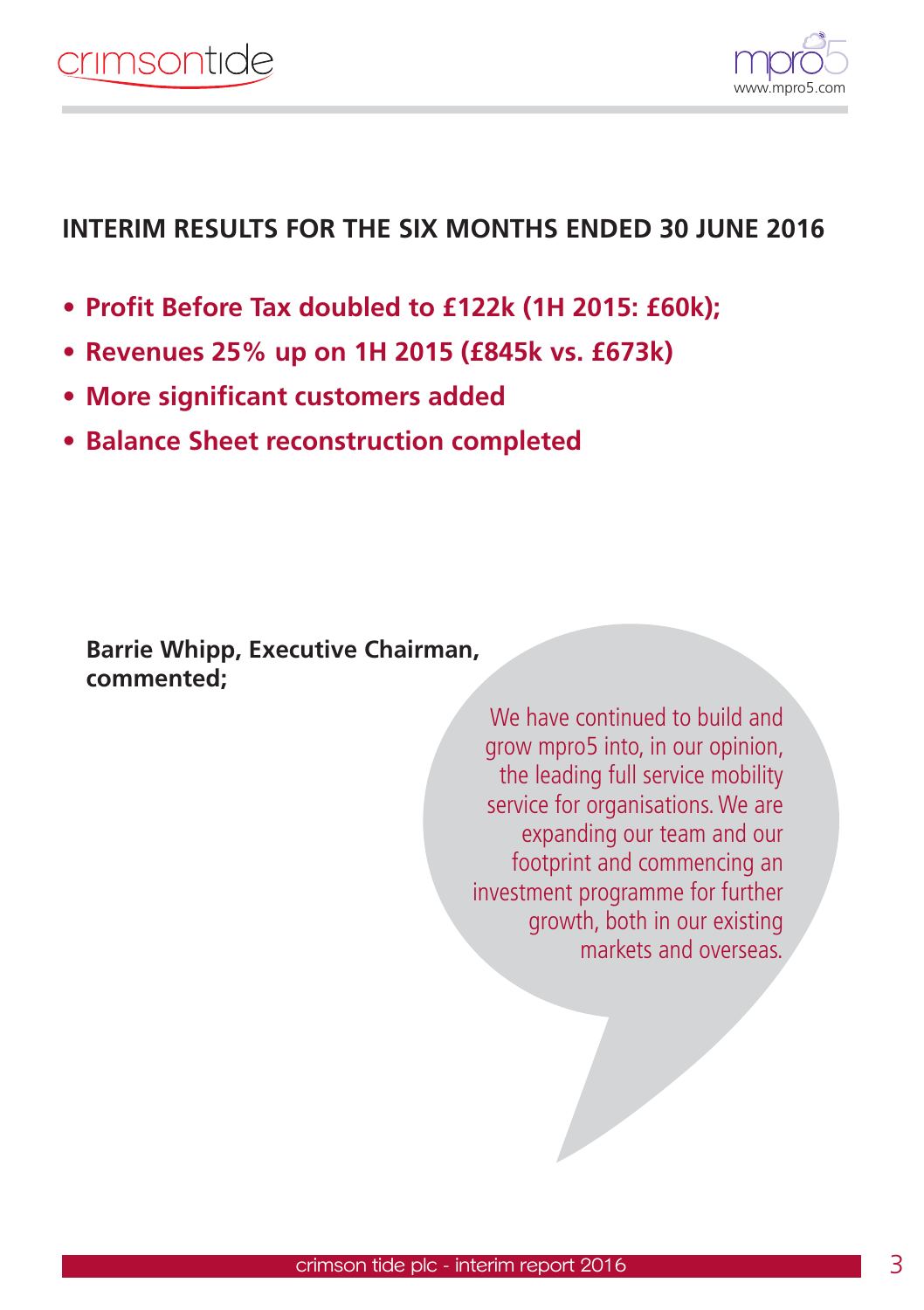# **CHAIRMAN'S STATEMENT**

I am very pleased to report on the Company's progress for the first half of 2016. Once again, we exceeded all of our key indicators and of particular note, Profit after Tax for the period increased by 100% to £122k on increased turnover. We have achieved record subscriber numbers but our most recent contract wins are enterprise level agreements which place less relevance on user numbers and more on net revenues.

We have consolidated agreements with leading facilities management groups and can report that mpro5 is used in over 15,000 sites in the UK and Ireland. Our long term revenue has continued to increase and is underpinned by significant contracts. Our retail implementations have gone well and there is more opportunity in this sector, where we are offering new solutions to our clients.

Our growth is reflected not only in profitability but also in terms of cash where we are well placed. Lombard Technical Services continue to support our contracts where devices are required and we remain confident of our ability to fulfil contract wins.

We are now starting to invest in expansion of our sales channels in the UK and overseas with confidence. We expect this strategy to start to bear more fruit late in the second half and the coming year and is focused upon four or five areas where we believe that mpro5 can fulfil demand.

I am encouraged by our activities with Vodafone in Ireland and we are hopeful of expanding this relationship in the UK and overseas.

Technically mpro5 is in extremely good shape. We have added modules to the service based upon customer demand and have an extremely high satisfaction rating. We are currently working on a significant platform change for the mobile application investing in the latest Angular 2 framework. We are also adding Internet of Things capabilities into mpro5 and have a new proprietary alerting platform, which has replaced a third party product, thereby increasing margins further.

In the healthcare world, we are progressing with a range of transactions and are hopeful of further news soon. There is little doubt that pharma offers enormous opportunities for mpro5.

Our capital reorganisation was successful and allows the Directors to recommend a dividend when appropriate.

The board is extremely pleased with the Company's progress. The positive decision to invest in further growth opportunities is designed to grow our top line revenues which, with our high margins, should see bottom line improvements after absorbing short term increases in sales and marketing overhead. For the first time we will see Crimson Tide with sales channels outside the UK & Ireland. We are excited for the future.

**Barrie Whipp**

Executive Chairman 22 September 2016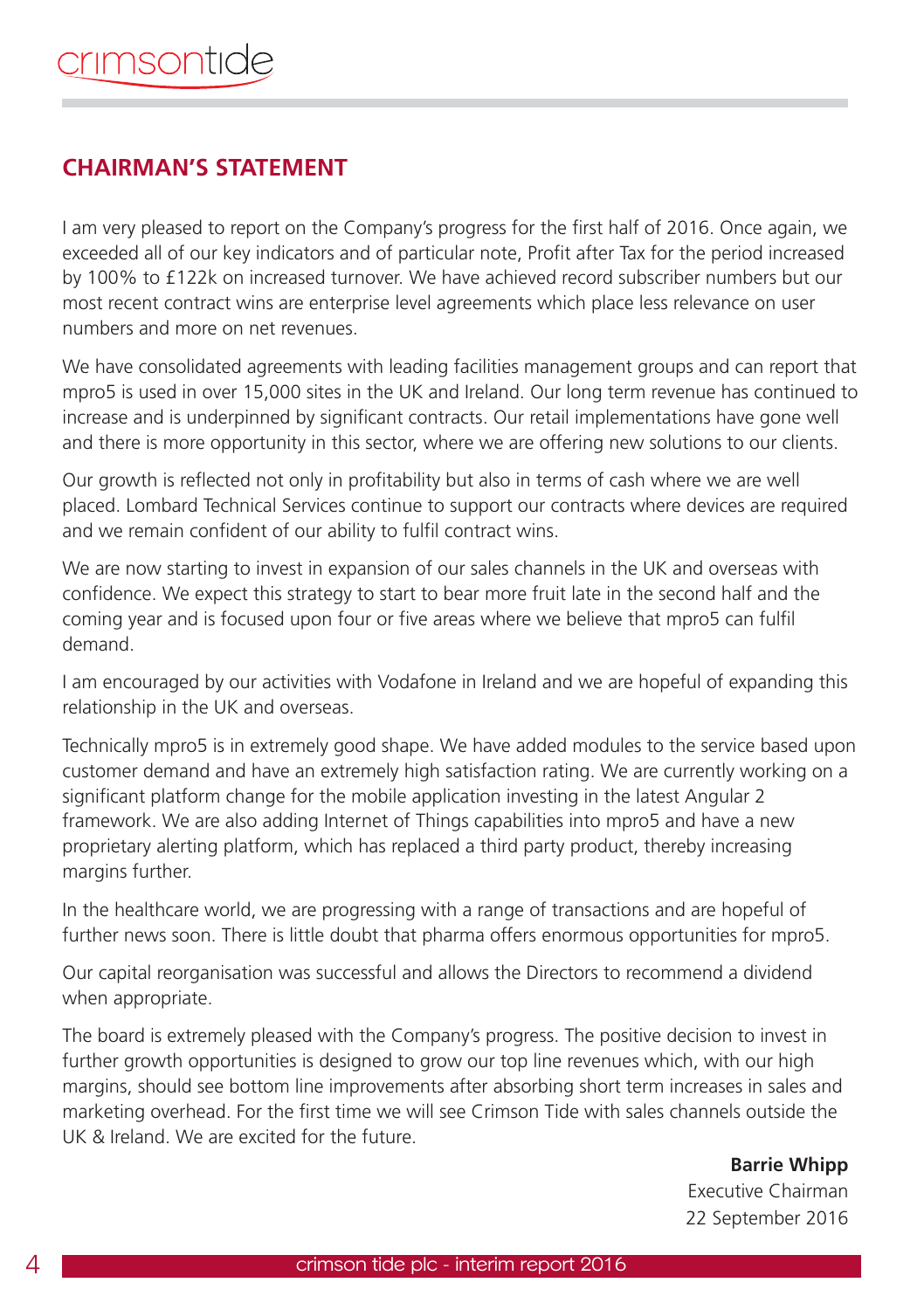

## **OPERATING AND FINANCIAL REVIEW**

#### **Operating Review**

The year commenced on a very positive note following the earlier than expected full rollout of the Company's mpro5 solution with one of the country's leading retailers. This highlighted two factors; one, the ease with which we were able to organise and install our mpro5 solution nationwide and two, the value placed on mpro5 by our customers, immediately allowing them to reap the operational and financial benefits from adopting the solution. mpro5 has since started to be implemented elsewhere in the retail sector and we announced in July 2016 a new pilot with another retailer to monitor store safety, cleanliness and security.

The flexibility of our mpro5 solution means it is able to generate value across a wide range of different markets. Elsewhere, in healthcare, we remain very encouraged by the number of opportunities we are working on including a pilot project for the serialisation and verification of pharmaceutical products. Here, mpro5 provides barcode scanning and cloud*‐*based synchronisation services via Microsoft Azure, which enables real*‐*time information to be uploaded, quickly verified and communicated to users. Job scheduling, tracking, bespoke dashboards, all add value ensuring mobile users are able to work most efficiently. Our investment in mpro5 continues and we aim to make sure it remains a leading solution as technological advances continue apace.

The nature of some of our business is moving to bigger, enterprise solutions. The customer's commitment is unchanged, signing a subscriber agreement for typically an initial thirty-six month term. However, our pricing in these cases reflects the large numbers of users expected. Furthermore, we are finding more opportunities abroad and as mentioned in the Chairman's statement, we are investing in overseas sales resources and related marketing to be able to progress these most effectively. The positive cashflows we are generating together with the security of funding available from Lombard Technical Services to finance devices provided as part of our solution, means the Company's directors are comfortable with this increased expenditure. There may as a result be some short term impact on our rate of profitability growth but we expect over the medium term to generate additional revenues and greater profits.

#### **Financial Review**

Turnover for the six months to 30 June 2016 increased to £845k, up 25% on the same period in 2015. With gross profit margins still over 90% and operating margins before depreciation, amortisation and interest of 33%, up from 29% in 1H 2015, the additional investments previously made in staff have been more than compensated for by increased profitability.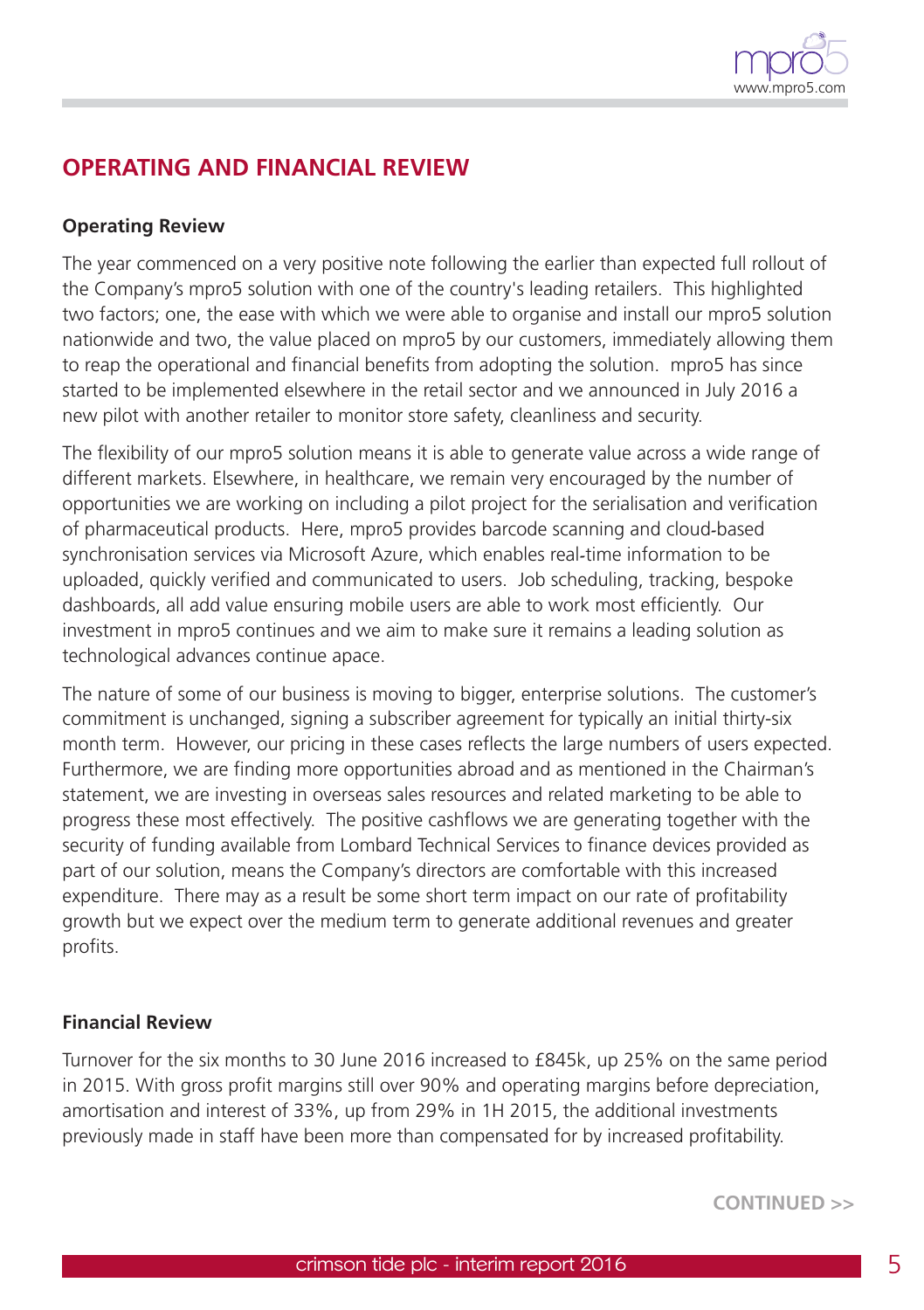## **OPERATING AND FINANCIAL REVIEW continued**

After depreciation, amortisation and interest costs, the Group achieved a profit of £122k in the first half 2016 (1H 2015: £60k).

There have been no changes to Crimson Tide's accounting policies which can be found in the notes to the published 2015 Consolidated Financial Statements available on our website, www.crimsontide.co.uk.

It should be noted, however, that early in 2016, the Company completed its capital reconstruction and now has positive retained earnings in the Balance Sheet to allow the Company to, if appropriate, pay dividends in the future. Shareholders also approved future share buy-backs at the General Meeting, again if thought by the directors to be appropriate. This exercise together with the positive cashflows generated by the Group means the financial position of Crimson Tide looks favourable at the half year and has further improved since as net funds have continued to increase.

#### **Future Prospects**

The outlook for the business remains very positive. Our mpro5 solution has continually proved a sound investment for our customers even as these customers have become more sizable and/or more geographically spread. The Board and team at Crimson Tide are working hard on behalf of shareholders to ensure that our reputation and success continue to advance.

**Stephen Goodwin**

Finance Director 22 September 2016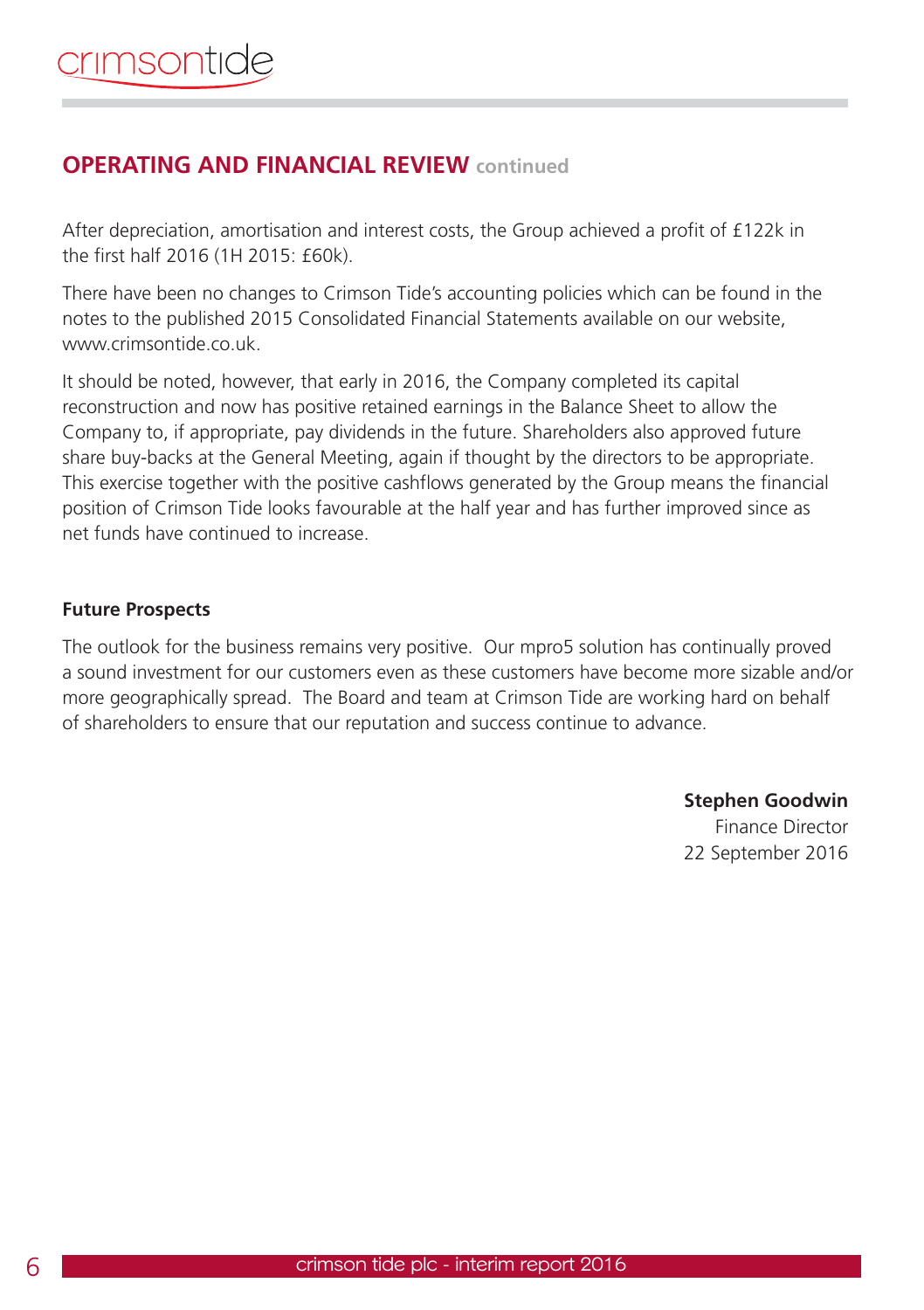

# **UNAUDITED CONSOLIDATED INCOME STATEMENT**

## **for the 6 months to 30 June 2016**

|                                                                     | <b>Unaudited</b><br>6 Months<br>ended<br>30 June<br>2016 | <b>Unaudited</b><br>6 Months<br>ended<br>30 June<br>2015 | <b>Audited</b><br>12 Months<br>ended<br>31 December<br>2015 |
|---------------------------------------------------------------------|----------------------------------------------------------|----------------------------------------------------------|-------------------------------------------------------------|
|                                                                     | £000                                                     | £000                                                     | £000                                                        |
| Revenue                                                             | 845                                                      | 673                                                      | 1,402                                                       |
| Cost of Sales                                                       | (71)                                                     | (62)                                                     | (104)                                                       |
| <b>Gross Profit</b>                                                 | 774                                                      | 611                                                      | 1,298                                                       |
| Overhead expenses                                                   | (493)                                                    | (413)                                                    | (868)                                                       |
| Earnings before interest, tax, depreciation & amortisation          | 281                                                      | 198                                                      | 430                                                         |
| Depreciation & Amortisation                                         | (142)                                                    | (132)                                                    | (245)                                                       |
| Profit from operations                                              | 139                                                      | 66                                                       | 185                                                         |
| Interest income<br>Interest payable and similar charges             | (17)                                                     | (6)                                                      | (17)                                                        |
| Profit before taxation<br>Taxation                                  | 122                                                      | 60                                                       | 168                                                         |
|                                                                     |                                                          |                                                          |                                                             |
| Profit for the year attributable to equity holders<br>of the parent | 122                                                      | 60                                                       | 168                                                         |
|                                                                     |                                                          |                                                          |                                                             |

#### Earnings per share

|                                               | <b>Unaudited</b>  | <b>Unaudited</b>  | <b>Audited</b>    |
|-----------------------------------------------|-------------------|-------------------|-------------------|
|                                               | 6 Months          | 6 Months          | 12 Months         |
|                                               | ended             | ended             | ended             |
|                                               | 30 June           | 30 June           | 31 December       |
|                                               | 2016              | 2015              | 2015              |
| Basic and diluted earnings per Ordinary Share |                   |                   |                   |
| (see Note 2)                                  | 0.03 <sub>D</sub> | 0.01 <sub>D</sub> | 0.04 <sub>D</sub> |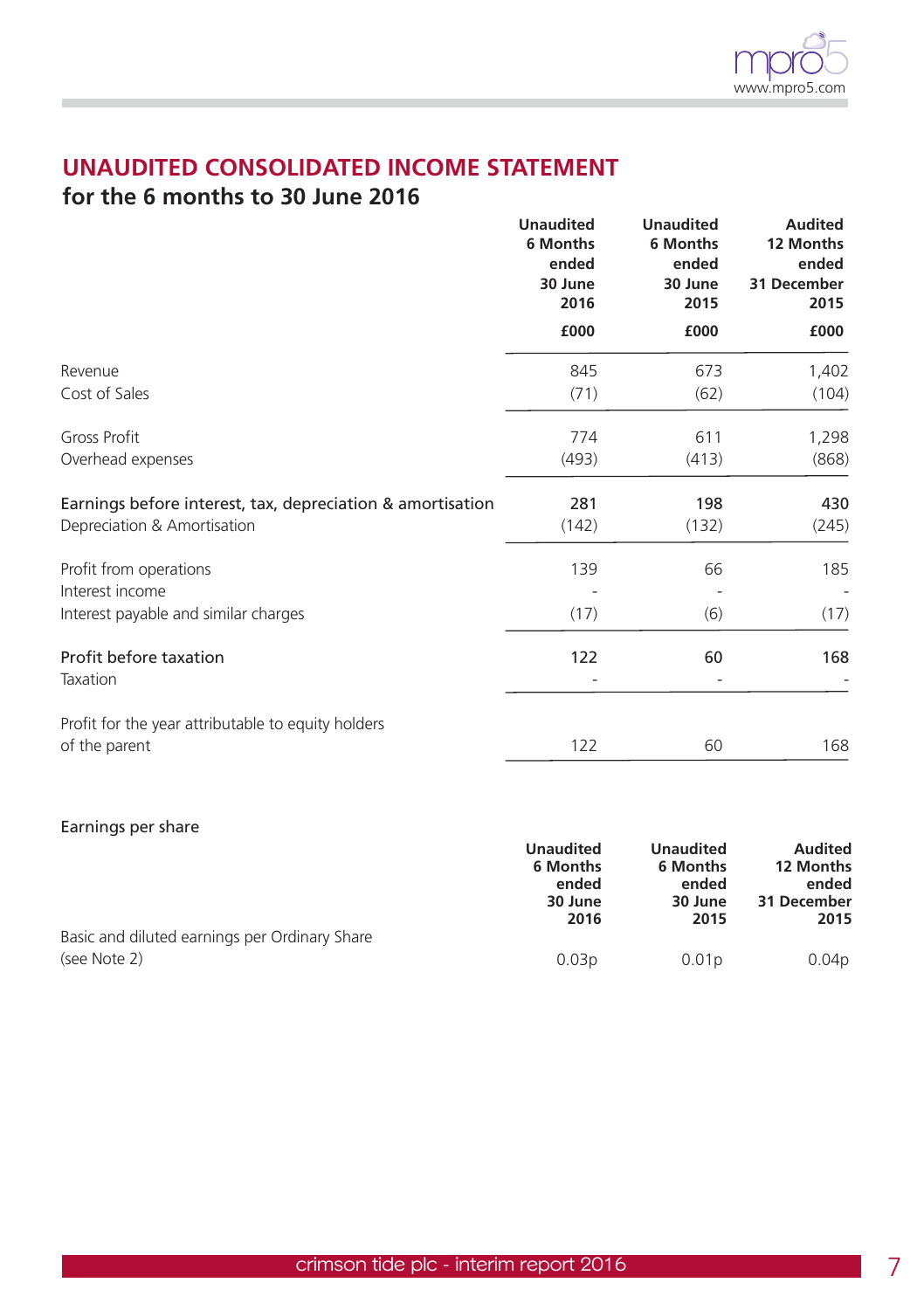### **UNAUDITED CONSOLIDATED STATEMENT OF COMPREHENSIVE INCOME for the 6 months to 30 June 2016**

|                                                                                                         | <b>Unaudited</b><br>6 Months<br>ended<br>30 June<br>2016 | <b>Unaudited</b><br>6 Months<br>ended<br>30 June<br>2015 |      |  |  |  | Audited<br>12 Months<br>ended<br>31 December<br>2015 |
|---------------------------------------------------------------------------------------------------------|----------------------------------------------------------|----------------------------------------------------------|------|--|--|--|------------------------------------------------------|
|                                                                                                         | £000                                                     | £000                                                     | £000 |  |  |  |                                                      |
| Profit for the period                                                                                   | 122                                                      | 60                                                       | 168  |  |  |  |                                                      |
| Other comprehensive income/(loss) for period:<br>Exchange differences on translating foreign operations |                                                          | (5)                                                      | (5)  |  |  |  |                                                      |
| Total comprehensive profit recognised in the period<br>and attributable to equity holders of parent     | 123                                                      | 55                                                       | 163  |  |  |  |                                                      |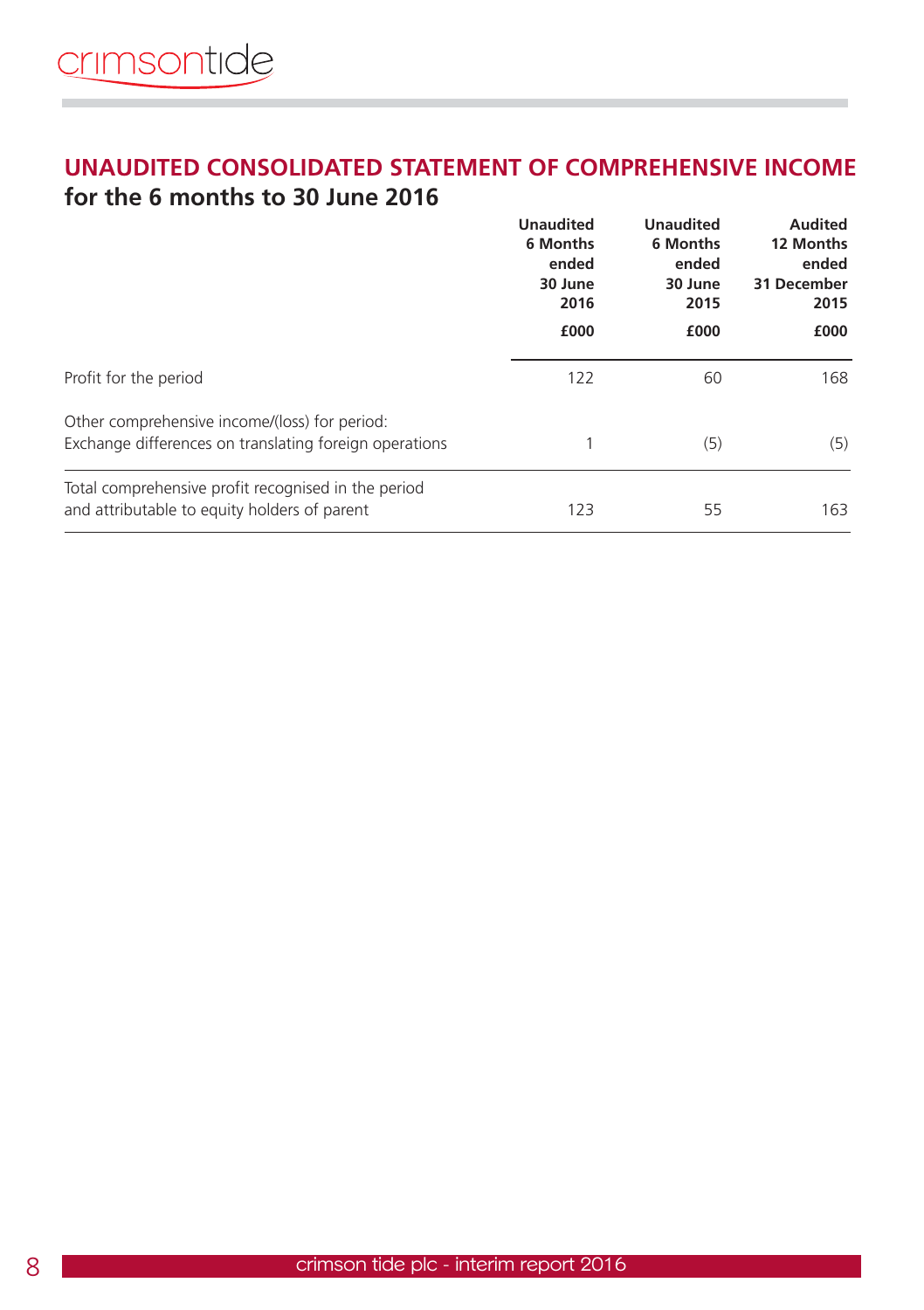

## **UNAUDITED CONSOLIDATED STATEMENT OF FINANCIAL POSITION at 30 June 2016**

|                                              | <b>Unaudited</b><br>As at<br>30 June<br>2016 | <b>Unaudited</b><br>As at<br>30 June<br>2015 | <b>Audited</b><br>As at<br>31 December<br>2015 |
|----------------------------------------------|----------------------------------------------|----------------------------------------------|------------------------------------------------|
|                                              | £000                                         | £000                                         | £000                                           |
| <b>Fixed Assets</b>                          |                                              |                                              |                                                |
| Intangible assets                            | 1,452                                        | 1,308                                        | 1,373                                          |
| Equipment, fixtures & fittings               | 458                                          | 390                                          | 527                                            |
|                                              | 1,910                                        | 1,698                                        | 1,900                                          |
| <b>Current Assets</b>                        |                                              |                                              |                                                |
| Inventories                                  | 14                                           | 11                                           | 15                                             |
| Trade and other receivables                  | 495                                          | 346                                          | 634                                            |
| Cash and cash equivalents                    | 661                                          | 499                                          | 539                                            |
| <b>Total current assets</b>                  | 1,170                                        | 856                                          | 1,188                                          |
| Total assets                                 | 3,080                                        | 2,554                                        | 3,088                                          |
| <b>Equity and liabilities</b>                |                                              |                                              |                                                |
| Equity                                       |                                              |                                              |                                                |
| Share capital                                | 447                                          | 7,335                                        | 7,335                                          |
| Capital redemption reserve                   |                                              | 49                                           | 49                                             |
| Share premium                                | 28                                           | 1,090                                        | 1,090                                          |
| Other reserves                               | 422                                          | 421                                          | 421                                            |
| Reverse acquisition reserve                  | (5, 244)                                     | (5, 244)                                     | (5, 244)                                       |
| Retained earnings                            | 6,533                                        | (1,726)                                      | (1,618)                                        |
| <b>Total Equity</b>                          | 2,186                                        | 1,925                                        | 2,033                                          |
| Creditors                                    |                                              |                                              |                                                |
| Amounts falling due within one year          | 638                                          | 513                                          | 806                                            |
| Creditors                                    |                                              |                                              |                                                |
| Amounts falling due after more than one year | 256                                          | 116                                          | 249                                            |
| <b>Total liabilities</b>                     | 894                                          | 629                                          | 1,055                                          |
| Total equity and liabilities                 | 3,080                                        | 2,554                                        | 3,088                                          |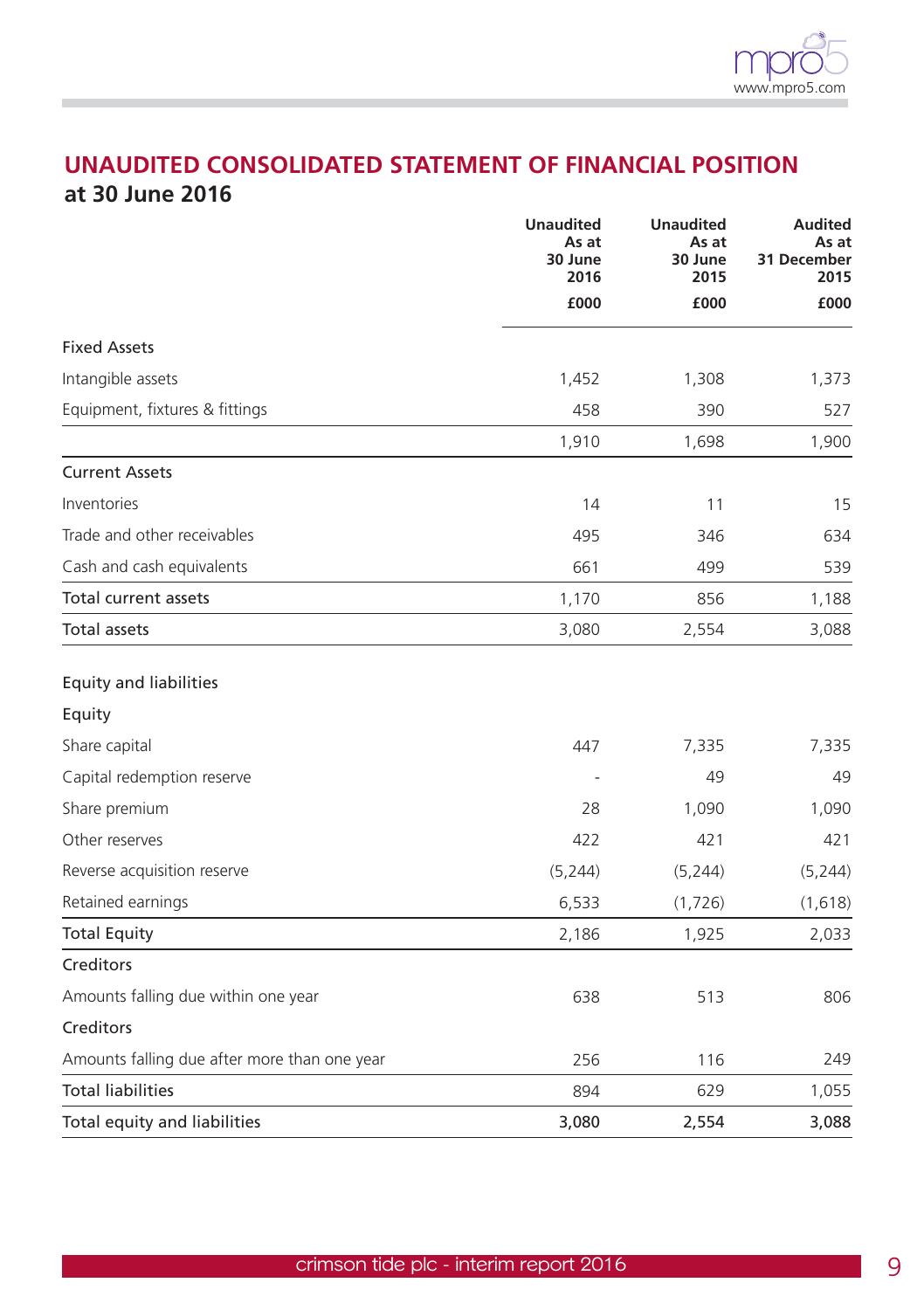#### **UNAUDITED CONSOLIDATED STATEMENT OF CHANGES IN EQUITY at 30 June 2016**

|                             | <b>Share</b><br>Capital  | Capital<br>redemp-<br>tion | <b>Share</b><br>premium | Other<br>reserves | Reverse<br>acquis-<br>ition | <b>Retained</b><br>earnings |                          |
|-----------------------------|--------------------------|----------------------------|-------------------------|-------------------|-----------------------------|-----------------------------|--------------------------|
|                             |                          | reserve                    |                         |                   | reserve                     |                             | Total                    |
|                             | £000                     | £000                       | £000                    | £000              | £000                        | £000                        | £000                     |
| Balance at 31 December 2014 | 7,335                    | 49                         | 1,090                   | 426               | (5,244)                     | (1,786)                     | 1,870                    |
| Profit for the period       |                          |                            |                         |                   |                             | 60                          | 60                       |
| Translation movement        |                          |                            |                         | (5)               |                             |                             | (5)                      |
| Balance at 30 June 2015     | 7,335                    | 49                         | 1,090                   | 421               | (5,244)                     | (1,726)                     | 1,925                    |
| Balance at 31 December 2015 | 7,335                    | 49                         | 1,090                   | 421               | (5,244)                     | (1,618)                     | 2,033                    |
| Profit for the period       | $\overline{\phantom{a}}$ | -                          |                         |                   |                             | 122                         | 122                      |
| Capital reconstruction (*)  | (6,890)                  | (49)                       | (1,090)                 |                   | -                           | 8,029                       | $\overline{\phantom{a}}$ |
| Share options exercised     | $\overline{2}$           |                            | 28                      |                   |                             |                             | 30                       |
| Translation movement        |                          |                            |                         | 1                 |                             |                             | 1                        |
| Balance at 30 June 2016     | 447                      |                            | 28                      | 422               | (5, 244)                    | 6,533                       | 2,186                    |

(\*) At the Company's General Meeting on 26 January 2016 shareholders approved plans to undertake a capital reconstruction, the purpose of which was to create positive retained earnings in the Balance Sheet to allow the Company to, if appropriate, pay dividends in the future. Shareholders also approved future share buy-backs. Following a court hearing on 24 February 2016 the court confirmed the reduction of capital of the Company. The nominal value of each Ordinary Share in the Company reduced from one penny to 0.1 pence per share and the Company's Deferred Shares of 19 pence each, Share Premium Account and Capital Redemption Reserve were cancelled. Trading in the shares with a nominal value of 0.1 pence commenced on 25 February 2016.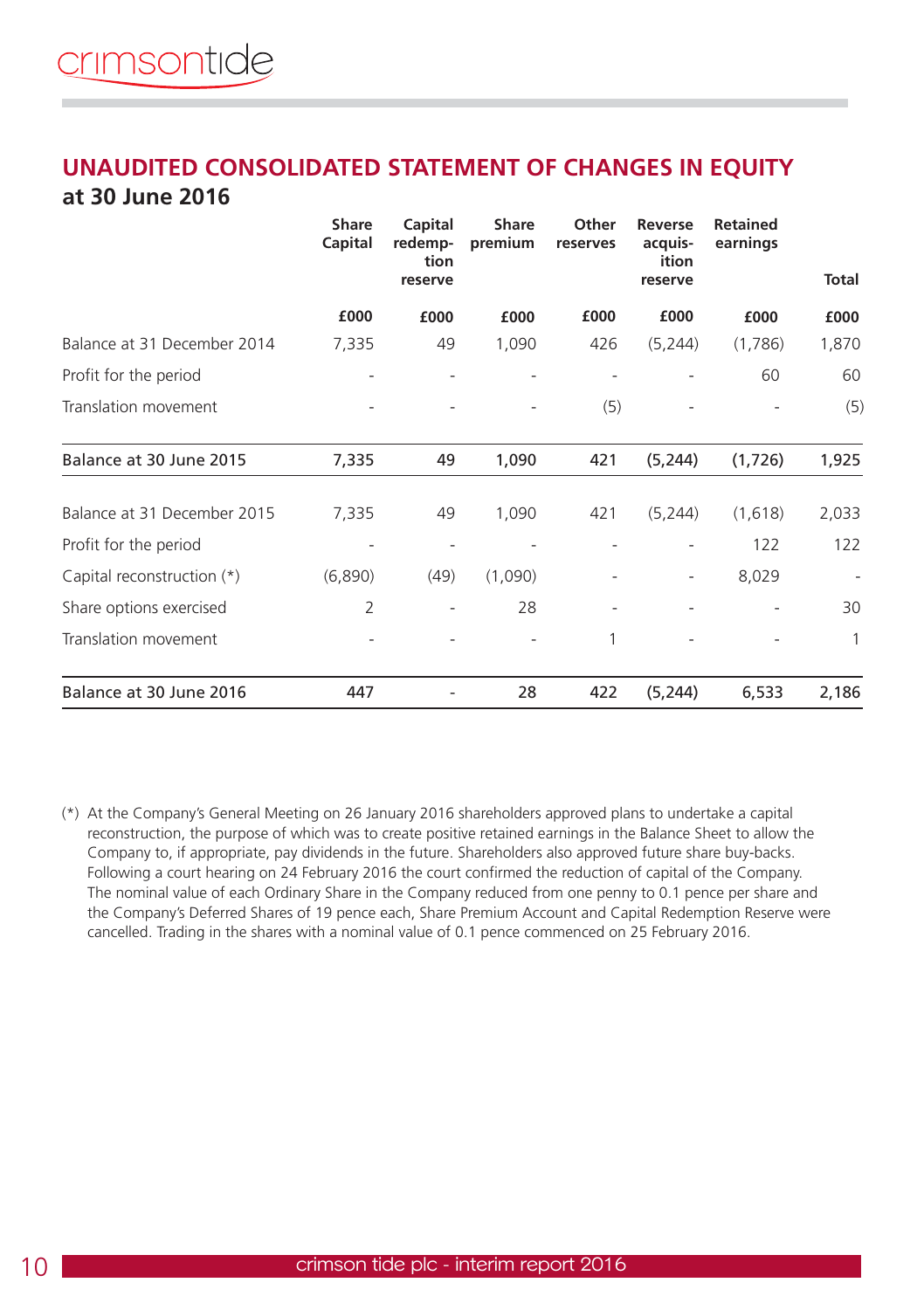

## **UNAUDITED CONSOLIDATED STATEMENT OF CASHFLOWS**

## **for the 6 months to 30 June 2016**

|                                                                           | <b>Unaudited</b><br>6 Months<br>ended<br>30 June<br>2016 | <b>Unaudited</b><br>6 Months<br>ended<br>30 June<br>2015 | <b>Audited</b><br>12 Months<br>ended<br>31 December<br>2015 |
|---------------------------------------------------------------------------|----------------------------------------------------------|----------------------------------------------------------|-------------------------------------------------------------|
|                                                                           | £000                                                     | £000                                                     | £000                                                        |
| Cash flows from operating activities                                      |                                                          |                                                          |                                                             |
| Profit before tax                                                         | 122                                                      | 60                                                       | 168                                                         |
| Adjustments for:                                                          |                                                          |                                                          |                                                             |
| Amortisation of Intangible Assets                                         | 48                                                       | 52                                                       | 90                                                          |
| Depreciation of equipment, fixtures and fittings                          | 94                                                       | 80                                                       | 155                                                         |
| Profit on Sale of Assets                                                  |                                                          |                                                          |                                                             |
| Net Interest                                                              | 17                                                       | 6                                                        | 17                                                          |
| Operating cash flows before movement in working<br>capital and provisions | 281                                                      | 198                                                      | 430                                                         |
| Decrease in inventories                                                   | 1                                                        | 19                                                       | 15                                                          |
| Decrease/(increase) in trade and other receivables                        | 134                                                      | 217                                                      | (71)                                                        |
| (Decrease)/increase in trade and other payables                           | (204)                                                    | (73)                                                     | 147                                                         |
| Cash generated from operations                                            | 212                                                      | 361                                                      | 521                                                         |
| Taxes paid                                                                |                                                          |                                                          |                                                             |
| Net cash generated in operating activities                                | 212                                                      | 361                                                      | 521                                                         |
| Cash flows used in investing activities                                   |                                                          |                                                          |                                                             |
| Purchase of fixed assets                                                  | (150)                                                    | (230)                                                    | (552)                                                       |
| Sale of fixed assets                                                      |                                                          |                                                          |                                                             |
| Interest received                                                         |                                                          |                                                          |                                                             |
| Net cash used in investing activities                                     | (150)                                                    | (230)                                                    | (552)                                                       |
| Cash flows from financing activities                                      |                                                          |                                                          |                                                             |
| Net proceeds from issues of shares                                        | 30                                                       |                                                          |                                                             |
| Interest paid                                                             | (17)                                                     | (6)                                                      | (17)                                                        |
| Net increase in borrowings                                                | 48                                                       | 135                                                      | 347                                                         |
| Net cash from/(used in) financing activities                              | 61                                                       | 129                                                      | 330                                                         |
| Net increase in cash and cash equivalents                                 | 123                                                      | 260                                                      | 299                                                         |
| Net cash and cash equivalents at beginning of period                      | 538                                                      | 239                                                      | 239                                                         |
| Net cash and cash equivalents at end of period                            | 661                                                      | 499                                                      | 538                                                         |

**CONTINUED >>**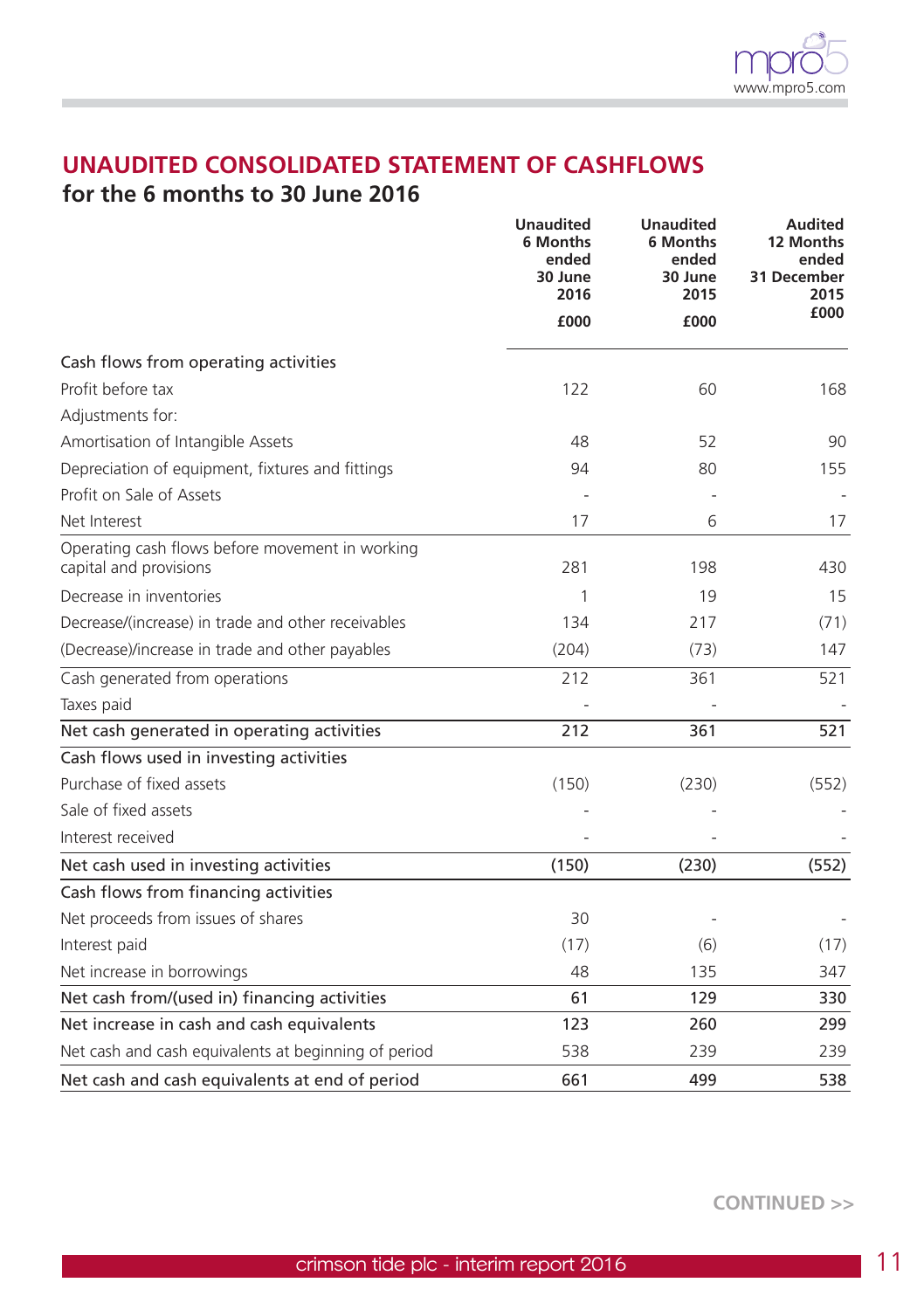### **UNAUDITED CONSOLIDATED STATEMENT OF CASHFLOWS**

**for the 6 months to 30 June 2016 continued**

|                                                                      | <b>Unaudited</b><br>6 Months<br>ended<br>30 June<br>2016<br>£000 | <b>Unaudited</b><br>6 Months<br>ended<br>30 June<br>2015<br>£000 | Audited<br>12 Months<br>ended<br>31 December<br>2015<br>£000 |
|----------------------------------------------------------------------|------------------------------------------------------------------|------------------------------------------------------------------|--------------------------------------------------------------|
| Analysis of net funds:<br>Cash and cash equivalents                  | 667                                                              | 499                                                              | 539                                                          |
|                                                                      |                                                                  |                                                                  |                                                              |
| Bank overdraft                                                       | (6)                                                              |                                                                  | (1)                                                          |
|                                                                      | 661                                                              | 499                                                              | 538                                                          |
| Other borrowing due within one year<br>Borrowings due after one year | (198)<br>(256)                                                   | (78)                                                             | (157)<br>(249)                                               |
|                                                                      |                                                                  | (116)                                                            |                                                              |
| Net funds                                                            | 207                                                              | 305                                                              | 132                                                          |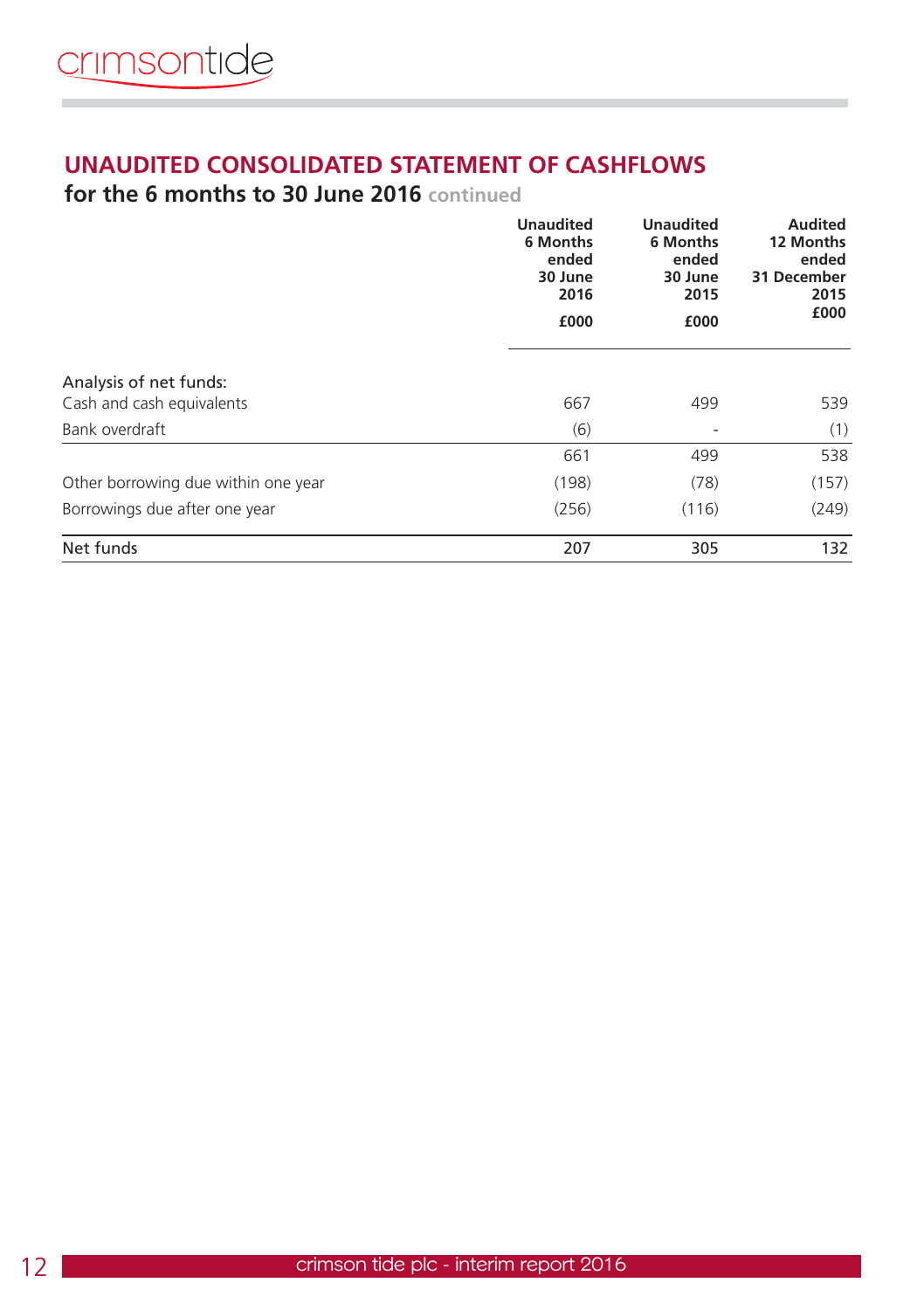

## **NOTES TO THE UNAUDITED INTERIM RESULTS for the 6 months to 30 June 2016**

#### **1) Basis of preparation of interim report**

The information for the period ended 30 June 2016 does not constitute statutory accounts as defined in section 434 of the Companies Act 2006. It has been prepared in accordance with the accounting policies set out in, and is consistent with, the audited financial statements for the twelve months ended 31 December 2015. A copy of the statutory accounts for that period has been delivered to the Registrar of Companies. The auditor's report on those accounts was unqualified and did not contain statements under Section 498 (2) or (3) of the Companies Act 2006.

#### **2) Earnings per share**

The calculation of the basic earnings per share is based on the profit attributable to ordinary shareholders and the weighted average number of ordinary shares in issue during the period.

The calculation of the diluted earnings per share is based on the profit per share attributable to ordinary shareholders and the weighted average number of ordinary shares that would be in issue, assuming conversion of all dilutive potential ordinary shares into ordinary shares.

Reconciliations of the profit and weighted average number of ordinary shares used in the calculation are set out below:

|                                      | <b>Unaudited</b><br>6 Months<br>ended<br>30 June<br>2016 | <b>Unaudited</b><br>6 Months<br>ended<br>30 June<br>2015 | <b>Audited</b><br>12 Months<br>ended<br>31 December<br>2015 |
|--------------------------------------|----------------------------------------------------------|----------------------------------------------------------|-------------------------------------------------------------|
| Basic and diluted earnings per share |                                                          |                                                          |                                                             |
| Reported profit (£000)               | 122                                                      | 60                                                       | 168                                                         |
| Reported profit per share (pence)    | 0.03                                                     | 0.01                                                     | 0.04                                                        |

|                                             | <b>Unaudited</b><br>6 Months<br>ended<br>30 June<br>2016 | <b>Unaudited</b><br>6 Months<br>ended<br>30 June<br>2015 | <b>Audited</b><br>12 Months<br>ended<br>31 December<br>2015 |
|---------------------------------------------|----------------------------------------------------------|----------------------------------------------------------|-------------------------------------------------------------|
|                                             | <b>No.000</b>                                            | No.000                                                   | <b>No.000</b>                                               |
| Weighted average number of ordinary shares: |                                                          |                                                          |                                                             |
| Shares in issue at start of period          | 445,486                                                  | 445,486                                                  | 445,486                                                     |
| Effect of shares issued during the period   | 197                                                      |                                                          |                                                             |
| Weighted average number of ordinary shares  | 445,683                                                  | 445,486                                                  | 445,486                                                     |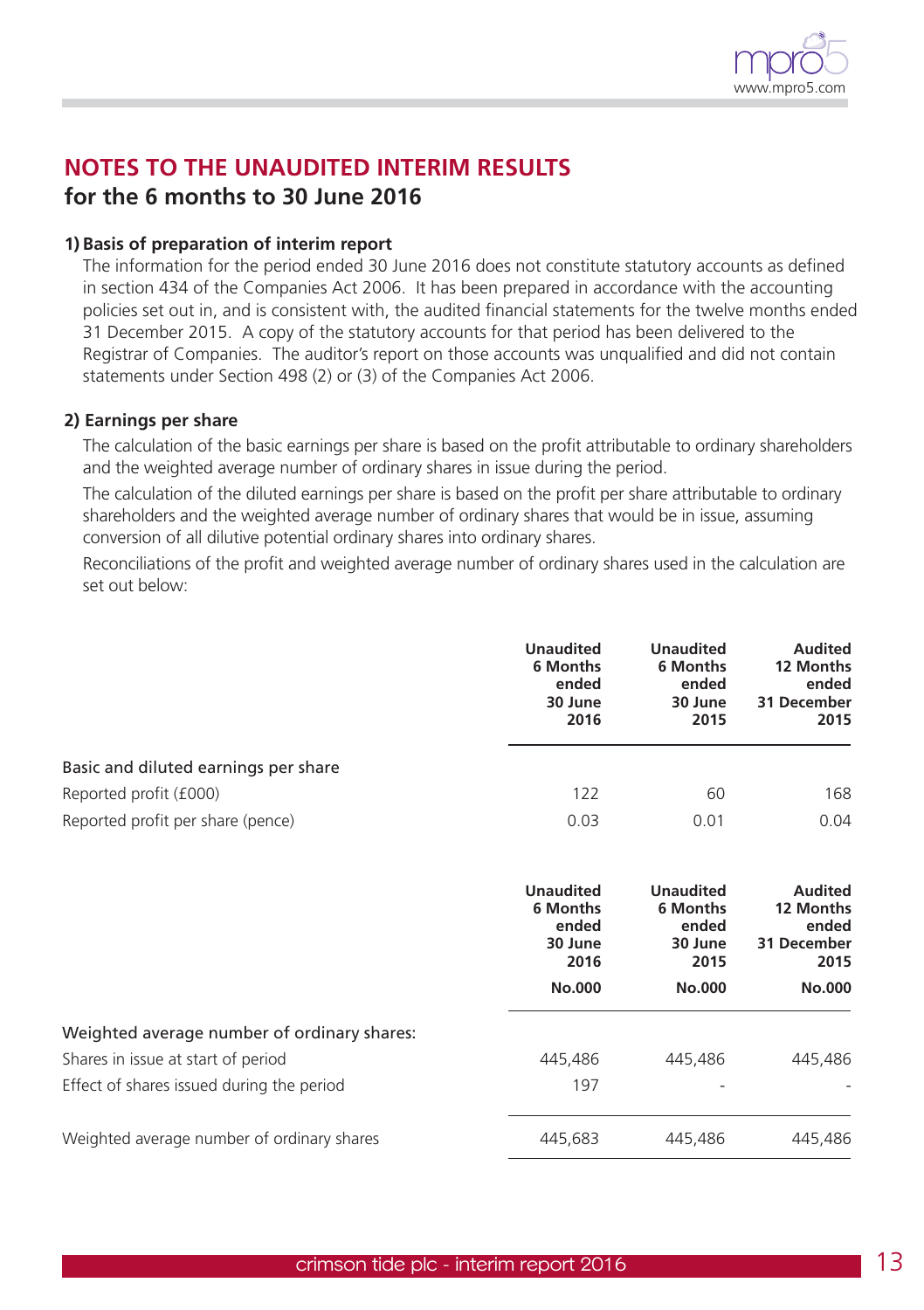**Contract Contract** 

| Crimson Tide Plc       | Registered in England No. 0113845                                |
|------------------------|------------------------------------------------------------------|
| Registered Office:     | 10 Orange Street, London, WC2H 7DQ                               |
|                        |                                                                  |
| UK Office:             | Heathervale House, Vale Avenue,<br>Tunbridge Wells, Kent TN1 1DJ |
| Telephone:             | 01892 542444                                                     |
| Fax:                   | 01892 510441                                                     |
| General email address: | info@crimsontide.co.uk                                           |
|                        |                                                                  |
| Ireland Office:        | 3013 Lake Drive<br>Citywest Campus<br>Dublin 24                  |
| Telephone:             | +353 (0) 1 469 3728                                              |
| General email address: | info@crimsontide.je                                              |
| Web:                   | www.crimsontide.co.uk<br>www.mpro5.com                           |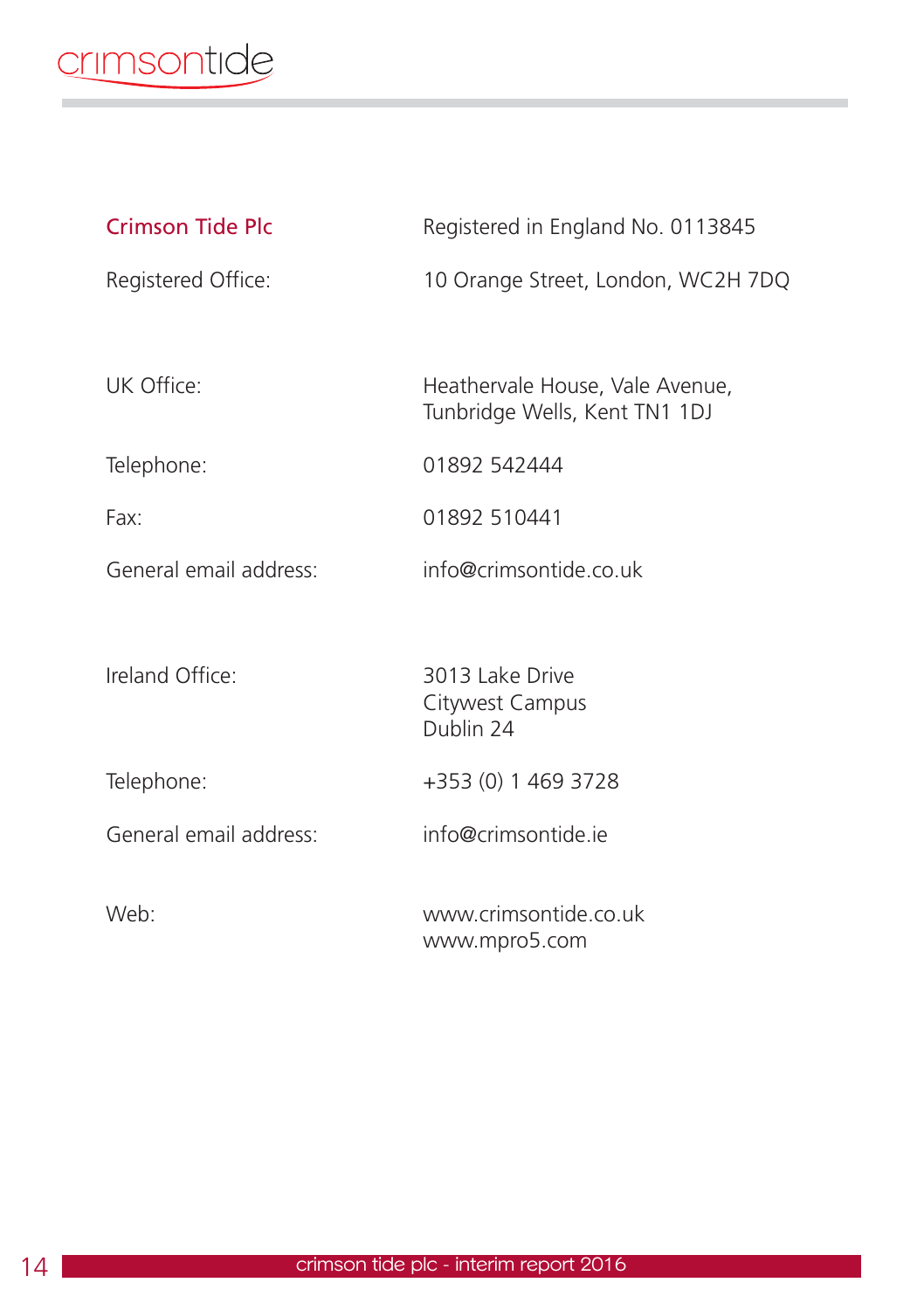**www.crimsontide.co.uk www.mpro5.com**